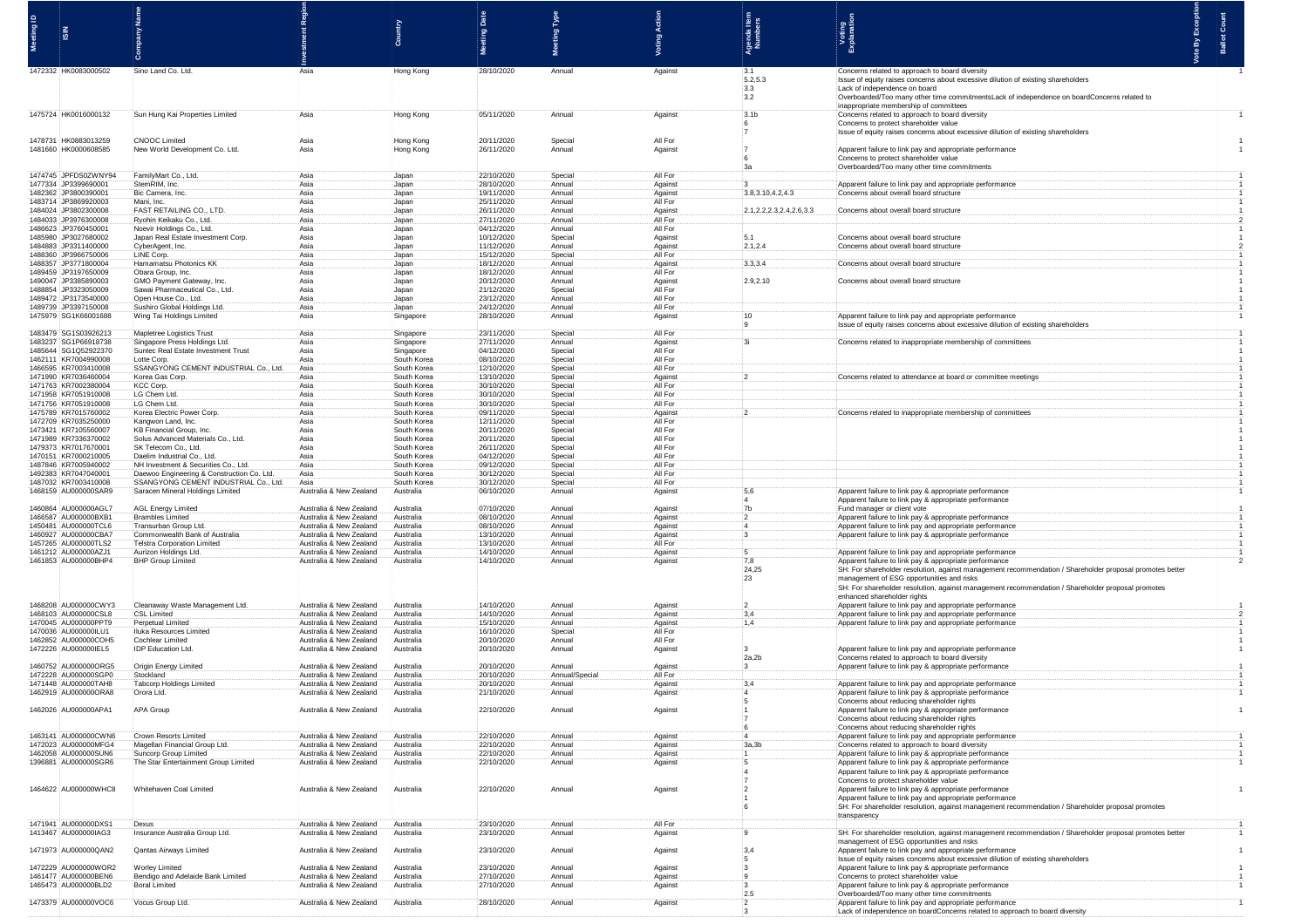|                                              |                                                                            |                                                    |                            | Date                     | <b>Pe</b>         |                    |                         |                                                                                                                                                                      | <b>be By Except</b> |                    |
|----------------------------------------------|----------------------------------------------------------------------------|----------------------------------------------------|----------------------------|--------------------------|-------------------|--------------------|-------------------------|----------------------------------------------------------------------------------------------------------------------------------------------------------------------|---------------------|--------------------|
|                                              |                                                                            |                                                    |                            | ஜ                        | Meeting           |                    | <b>Index</b><br>Numbers | Voting<br>xplanatio                                                                                                                                                  |                     | <b>Ballot Cour</b> |
|                                              |                                                                            |                                                    |                            |                          |                   |                    |                         |                                                                                                                                                                      |                     |                    |
| 1472686 AU000000CGF5                         | Challenger Limited                                                         | Australia & New Zealand                            | Australia                  | 29/10/2020               | Annual            | Against            | 3,4                     | Apparent failure to link pay & appropriate performance                                                                                                               |                     |                    |
|                                              |                                                                            |                                                    |                            |                          |                   |                    | $-7$                    | Concerns about reducing shareholder rights                                                                                                                           |                     |                    |
| 1467035 AU000000JBH7                         | :JB Hi-Fi Limited                                                          | Australia & New Zealand                            | Australia                  | 29/10/2020               | Annual            | Against            | 5,6<br>$\cdot$ 4        | Concerns to protect shareholder value<br>Apparent failure to link pay & appropriate performance                                                                      |                     |                    |
| 1396329 AU000000S320                         | South32 Ltd.                                                               | Australia & New Zealand                            | Australia                  | 29/10/2020               | Annual            | Against            | :3                      | Apparent failure to link pay & appropriate performance<br>Apparent failure to link pay & appropriate performance                                                     |                     |                    |
|                                              |                                                                            |                                                    |                            |                          |                   |                    |                         | Apparent failure to link pay & appropriate performance                                                                                                               |                     |                    |
| 1473449 AU000000CAR3<br>1474802 AU000000DMP0 | Carsales.Com Limited<br>Domino's Pizza Enterprises Limited                 | Australia & New Zealand<br>Australia & New Zealand | Australia<br>Australia     | 30/10/2020<br>04/11/2020 | Annual<br>Annual  | All For<br>Against |                         | Concerns related to shareholder rights                                                                                                                               |                     |                    |
|                                              |                                                                            |                                                    |                            |                          |                   |                    |                         | Lack of independence on boardConcerns related to inappropriate membership of committee                                                                               |                     |                    |
| 1473747 AU000000ANN9                         | Ansell Limited                                                             | Australia & New Zealand                            | Australia                  | 05/11/2020               | Annual            | Against            |                         | Apparent failure to link pay & appropriate performance<br>Concerns related to inappropriate membership of comm                                                       |                     |                    |
| 1454569 AU0000030678<br>1467175 AU000000DOW2 | Coles Group Ltd.<br>Downer FDI Limited                                     | Australia & New Zealand<br>Australia & New Zealand | Australia<br>Australia     | 05/11/2020               | Annual<br>Annual  | Against<br>All For |                         | Apparent failure to link pay & appropriate perfor                                                                                                                    |                     |                    |
| 1474772 AU000000FLT9                         | Flight Centre Travel Group Limite                                          | Australia & New Zealand                            | Australia                  | 05/11/2020<br>05/11/2020 | Annual            | Against            |                         | Concerns to protect shareholder value                                                                                                                                |                     |                    |
| 1462011 AU000000TWE9<br>1462869 AU000000DHG9 | Treasury Wine Estates Limited<br>:Domain Holdings Australia Ltd.           | Australia & New Zealand<br>Australia & New Zealand | Australia<br>Australia     | 05/11/2020<br>10/11/2020 | Annual<br>Annual  | Against<br>Against | :1,4                    | Apparent failure to link pay and appropriate performar<br>Apparent failure to link pay and appropriate performance                                                   |                     |                    |
| 1476571 AU000000SGM7                         | Sims Limited                                                               | Australia & New Zealand                            | Australia                  | 10/11/2020               | Annual            | Against            |                         | Apparent failure to link pay & appropriate performance                                                                                                               |                     |                    |
| 1476569 AU000000CPU5                         | Computershare Limited                                                      | Australia & New Zealand                            | Australia                  | 11/11/2020               | Annual            | Against            | 4,5a                    | Apparent failure to link pay & appropriate performance<br>Apparent failure to link pay and appropriate performance                                                   |                     |                    |
| 1463881 AU000000FMG4<br>1462273 AU000000NCM7 | Fortescue Metals Group Ltd.<br>Newcrest Mining Ltd.                        | Australia & New Zealand<br>Australia & New Zealand | Australia<br>Australia     | 11/11/2020<br>11/11/2020 | Annual<br>Annual  | Against<br>All For |                         | Apparent failure to link pay & appropriate performan                                                                                                                 |                     |                    |
| 1478629 AU000000CHC0                         | Charter Hall Group                                                         | Australia & New Zealand                            | Australia                  | 12/11/2020               | Annual            | All For            |                         |                                                                                                                                                                      |                     |                    |
| 1463329 AU000000MPL3<br>1469040 AU000000SHL7 | Medibank Private Ltd.<br>Sonic Healthcare Limited                          | Australia & New Zealand<br>Australia & New Zealand | Australia<br>Australia     | 12/11/2020<br>12/11/2020 | Annual<br>Annual  | Against<br>All For |                         | Apparent failure to link pay and appropriate performanc                                                                                                              |                     |                    |
| 1477079 AU000000VCX7                         | Vicinity Centres                                                           | Australia & New Zealand                            | Australia                  | 12/11/2020               | Annual            | Against            |                         | Apparent failure to link pay & appropriate performance                                                                                                               |                     |                    |
|                                              |                                                                            |                                                    |                            |                          |                   |                    | 3a                      | Apparent failure to link pay & appropriate performance<br>Concerns about remuneration committee performance 2- Lack of independence on board                         |                     |                    |
| 1472684 AU000000WES1                         | Wesfarmers Limited                                                         | Australia & New Zealand                            | Australia                  | 12/11/2020               | Annual            | Against            |                         | Apparent failure to link pay & appropriate performance                                                                                                               |                     |                    |
| 1476028 AU000000WOW2                         | Woolworths Group Ltd.                                                      | Australia & New Zealand                            | Australia                  | 12/11/2020               | Annual            | All For            | 3,5                     | Apparent failure to link pay and appropriate performance                                                                                                             |                     |                    |
| 1476850 AU000000NXT8                         | NextDC Ltd.                                                                | Australia & New Zealand                            | Australia                  | 13/11/2020               | Annual            | Against            | -5                      | Apparent failure to link pay and appropriate performane<br>Concerns to protect shareholder value                                                                     |                     |                    |
| 1472690 AU000000APT1                         | :Afterpay Limited                                                          | Australia & New Zealand                            | Australia                  | 17/11/2020               | :Annual           | Against            | $\overline{4}$          | Concerns to protect shareholder value                                                                                                                                |                     |                    |
| 1460921 AU000000REA9                         | REA Group Ltd.                                                             | Australia & New Zealand                            | Australia                  | 17/11/2020               | Annual            | Against            | $-2,4a,4b$              | Apparent failure to link pay and appropriate performance<br>Lack of independence on board                                                                            |                     |                    |
| 1464621 AU000000SVW5                         | Seven Group Holdings Limited                                               | Australia & New Zealand                            | Australia                  | 18/11/2020               | Annual            | Against            |                         | Apparent failure to link pay & appropriate performance                                                                                                               |                     |                    |
|                                              |                                                                            |                                                    |                            |                          |                   |                    |                         | Apparent failure to link pay and appropriate performance<br>Concerns related to inappropriate membership of commit                                                   |                     |                    |
| 1462882 AU000000ALU8<br>1462610 AU000000BSL0 | Altium Limited<br>Bluescope Steel Limite                                   | Australia & New Zealand<br>Australia & New Zealand | Australia<br>Australia     | 19/11/2020<br>19/11/2020 | Annual<br>Annual  | Against<br>Against | $\mathbf{12}$           | Apparent failure to link pay & appropriate performance<br>Apparent failure to link pay & appropriate performance                                                     |                     |                    |
| 1479739 AU000000GMG2                         | Goodman Group                                                              | Australia & New Zealand                            | Australia                  | 19/11/2020               | Annual            | Against            | 6,7                     | Apparent failure to link pay & appropriate performance                                                                                                               |                     |                    |
| 1474966 AU000000MIN4                         | Mineral Resources Limited                                                  | Australia & New Zealand                            | Australia                  | 19/11/2020               | Annual            | All For            | -5                      | Apparent failure to link pay & appropriate performanc                                                                                                                |                     |                    |
| 1460516 AU000000MGR9                         | Mirvac Group                                                               | Australia & New Zealand                            | Australia                  | 19/11/2020               | Annual            | Against            |                         | Apparent failure to link pay & appropriate performance                                                                                                               |                     |                    |
| 1461744 AU000000SEK6                         | Seek Limited                                                               | Australia & New Zealand                            | Australia                  | 19/11/2020               | Annual            | Against            | $-5,6$                  | Concerns to protect shareholder value<br>Apparent failure to link pay & appropriate performance                                                                      |                     |                    |
|                                              |                                                                            |                                                    |                            |                          |                   |                    | $\mathbf{2}$<br>:3b     | Apparent failure to link pay & appropriate performance<br>Concerns about remuneration committee performance                                                          |                     |                    |
| 1392471 AU000000LLC3                         | Lendlease Group                                                            | Australia & New Zealand                            | Australia                  | 20/11/2020               | Annual            | Against            | 3,4                     | Apparent failure to link pay and appropriate performance                                                                                                             |                     |                    |
| 1479158 AU000000PTM6                         | Platinum Asset Management Ltd.                                             | Australia & New Zealand                            | Australia                  | 20/11/2020               | Annual            | Against            | 2b,2c                   | :Concerns about remuneration committee performance<br>Apparent failure to link pay & appropriate performance                                                         |                     |                    |
| 1480264 AU000000RHC8                         | Ramsay Health Care Limited                                                 | Australia & New Zealand                            | Australia                  | 24/11/2020               | Annual            | Against            | $\overline{2}$          | Apparent failure to link pay & appropriate performance                                                                                                               |                     |                    |
| 1474770 AU000000BPT9                         | Beach Energy Limited                                                       | Australia & New Zealand                            | Australia                  | 25/11/2020               | Annual            | Against            | 1,5<br>:6b              | Apparent failure to link pay and appropriate performance<br>SH: For shareholder resolution, against management recommendation / Shareholder proposal promotes better |                     |                    |
| 1479718 AU000000HVN7                         | Harvey Norman Holdings Ltd.                                                | Australia & New Zealand                            | Australia                  | 25/11/2020               | Annual            | Against            |                         | management of ESG opportunities and risks<br>Concerns to protect shareholder value                                                                                   |                     |                    |
|                                              |                                                                            |                                                    |                            |                          |                   |                    |                         | Lack of independence on board                                                                                                                                        |                     |                    |
| 1472692 AU000000IFL2<br>1475381 AU000000NST8 | IOOF Holdings Ltd.<br>Northern Star Resources Ltd.                         | Australia & New Zealand<br>Australia & New Zealand | Australia<br>Australia     | 25/11/2020<br>25/11/2020 | Annual<br>Annual  | Against<br>Against | 3,4<br>$\cdot$          | Apparent failure to link pay and appropriate performance<br>Apparent failure to link pay & appropriate performance                                                   |                     |                    |
| 1468177 AU000000SCP9                         | Shopping Centres Australasia Property Group RE Lt: Australia & New Zealand |                                                    | Australia                  | 25/11/2020               | Annual            | Against            | -6                      | Concerns related to shareholder rights                                                                                                                               |                     |                    |
| 1467607 AU000000EVN4                         | Evolution Mining Limited                                                   | Australia & New Zealand                            | Australia                  | 26/11/2020               | Annual            | Against            |                         | Concerns to protect shareholder value                                                                                                                                |                     |                    |
|                                              |                                                                            |                                                    |                            |                          |                   |                    | :11                     | Apparent failure to link pay & appropriate performance<br>Concerns to protect shareholder value 2- Overboarded/Too many other time commitments                       |                     |                    |
| 1472485 AU000000QUB5                         | Qube Holdings Ltd.                                                         | Australia & New Zealand                            | Australia                  | 26/11/2020               | Annual            | Against            | 13,5                    | Apparent failure to link pay & appropriate performance                                                                                                               |                     |                    |
| 1480297 AU000000WTC3                         | Wisetech Global Ltd.                                                       | Australia & New Zealand                            | Australia                  | 26/11/2020               | Annual            | Against            | 6                       | Concerns about reducing shareholder rights<br>Apparent failure to link pay and appropriate performance                                                               |                     |                    |
| 1476873 AU000000BOQ8                         | Bank of Queensland Ltd.                                                    | Australia & New Zealand                            | Australia                  | 08/12/2020               | Annual            | Against            |                         | Apparent failure to link pay & appropriate performance                                                                                                               |                     |                    |
| 1481556 AU000000SOL3                         | Washington H. Soul Pattinson and Company Limite Australia & New Zealand    |                                                    | Australia                  | 09/12/2020               | Annual            | Against            | 3c                      | Apparent failure to link pay & appropriate performance<br>Inadequate management of climate-related risks                                                             |                     |                    |
| 1435000 AU000000WBC1                         | Westpac Banking Corp.                                                      | Australia & New Zealand                            | Australia                  | 11/12/2020               | Annual            | Against            | 2.3                     | Apparent failure to link pay and appropriate performance<br>Concerns regarding Auditor tenure                                                                        |                     |                    |
| 1453998 AU000000ANZ3                         | Australia & New Zealand Banking Group Ltd.                                 | Australia & New Zealand                            | Australia                  | 16/12/2020               | Annual            | Against            |                         | Apparent failure to link pay & appropriate performance                                                                                                               |                     |                    |
|                                              |                                                                            |                                                    |                            |                          |                   |                    |                         | Apparent failure to link pay & appropriate performance<br>SH: For shareholder resolution, against management recommendation / Shareholder proposal promotes better   |                     |                    |
|                                              |                                                                            |                                                    |                            |                          |                   |                    |                         | management of ESG opportunities and risks                                                                                                                            |                     |                    |
| 1486404 AU000000IPL1<br>1385262 AU000000NAB4 | Incitec Pivot Limited<br>National Australia Bank Limited                   | Australia & New Zealand<br>Australia & New Zealand | Australia<br>Australia     | 18/12/2020<br>18/12/2020 | Annual<br>Annual  | Against<br>Against | 3,4                     | Apparent failure to link pay and appropriate performance                                                                                                             |                     |                    |
|                                              |                                                                            |                                                    |                            |                          |                   |                    | 6b                      | SH: For shareholder resolution, against management recommendation /<br>management of ESG opportunities and risks                                                     |                     |                    |
| 1458294 AU000000NUF3                         | Nufarm Limited                                                             | Australia & New Zealand                            | Australia                  | 18/12/2020               | Annual            | Against            |                         | Apparent failure to link pay & appropriate performance                                                                                                               |                     |                    |
|                                              |                                                                            |                                                    |                            |                          |                   |                    |                         | Apparent failure to link pay & appropriate performance<br>Concerns about reducing shareholder rights                                                                 |                     |                    |
| 1478490 AU000000ORI1                         | Orica Ltd.                                                                 | Australia & New Zealand                            | Australia                  | 22/12/2020               | Annual            | All For            |                         |                                                                                                                                                                      |                     |                    |
| 1460678 NZMELE0002S7<br>1459931 NZSKCE0001S2 | Meridian Energy Limited<br>SKYCITY Entertainment Group Limited             | Australia & New Zealand<br>Australia & New Zealand | New Zealand<br>New Zealand | 01/10/2020<br>16/10/2020 | Annual<br>Annual  | All For<br>Against |                         | Concerns regarding Auditor tenure                                                                                                                                    |                     |                    |
|                                              | Auckland International Airport Ltd.                                        | Australia & New Zealand                            | New Zealand                | 22/10/2020               | Annual            | All For            |                         | Overboarded/Too many other time commitmen                                                                                                                            |                     |                    |
| 1461204 NZAIAE0002S6<br>1410222 NZTELE0001S4 | Spark New Zealand Ltd.                                                     | Australia & New Zealand                            | New Zealand                | 06/11/2020               | Annual            | All For            |                         |                                                                                                                                                                      |                     |                    |
| 1470125 NZCENE0001S6<br>1470769 NZATME0002S8 | Contact Energy Limited<br>The a2 Milk Company Limited                      | Australia & New Zealand<br>Australia & New Zealand | New Zealand<br>New Zealand | 11/11/2020<br>18/11/2020 | Annual<br>Annual  | All For<br>All For |                         |                                                                                                                                                                      |                     |                    |
| 1471539 NZFBUE0001S0                         | Fletcher Building Ltd.                                                     | Australia & New Zealand                            | New Zealand                | 25/11/2020               | Annual            | All For            |                         |                                                                                                                                                                      |                     |                    |
| 1465439 BMG2519Y1084<br>1480712 BMG668971101 | Credicorp Ltd.<br><b>NWS Holdings Limited</b>                              | <b>Emerging Markets</b><br><b>Emerging Markets</b> | Bermuda<br>Bermuda         | 16/10/2020<br>25/11/2020 | Special<br>Annual | All For<br>Against |                         | Issue of equity raises concerns about excessive dilution of existing shareholder                                                                                     |                     |                    |
| 1484704 BMG988031446                         | Yue Yuen Industrial (Holdings) Ltd.                                        | <b>Emerging Markets</b>                            | Bermuda                    | 26/11/2020               | Special           | All For            | -32                     | Overboarded/Too many other time commitmentsConcerns related to approach to board divers                                                                              |                     |                    |
|                                              |                                                                            |                                                    |                            |                          |                   |                    |                         |                                                                                                                                                                      |                     |                    |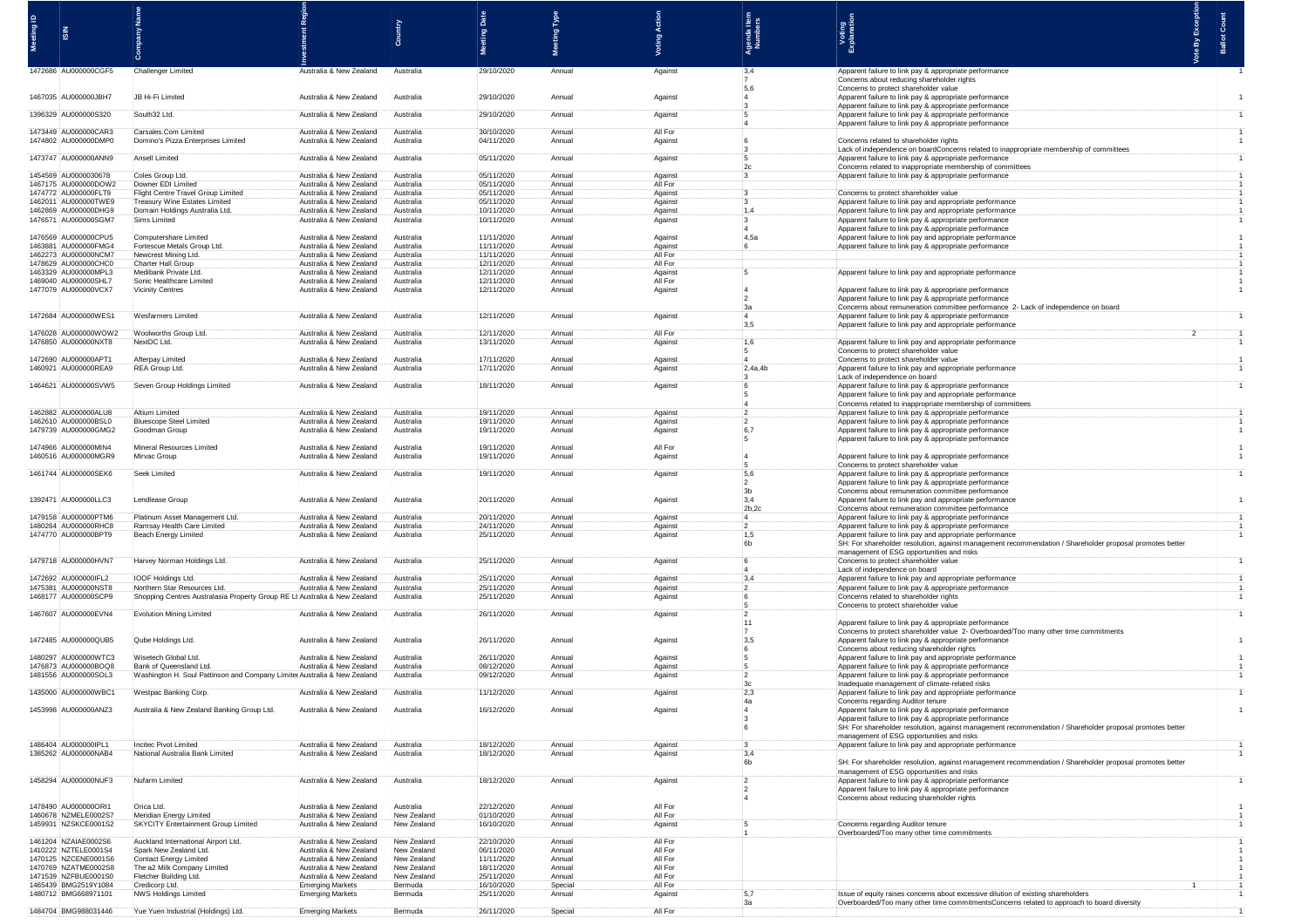| 1483356 BMG7998G1069                         | Seadrill Ltd.                                                                    | <b>Emerging Markets</b>                            | Bermuda                    | 03/12/2020               | Annual                    | Against                   |    |                  | Apparent failure to link pay and appropriate performanceInsufficient/poor disclosure                                                                  |
|----------------------------------------------|----------------------------------------------------------------------------------|----------------------------------------------------|----------------------------|--------------------------|---------------------------|---------------------------|----|------------------|-------------------------------------------------------------------------------------------------------------------------------------------------------|
|                                              |                                                                                  |                                                    |                            |                          |                           |                           |    |                  | Insufficient/poor disclosure                                                                                                                          |
| 1486409 BMG423131256<br>1486376 BMG423131256 | Haier Electronics Group Co., Ltd.<br>Haier Electronics Group Co., Ltd.           | <b>Emerging Markets</b><br><b>Emerging Markets</b> | Bermuda<br>Bermuda         | 09/12/2020<br>09/12/2020 | Court<br>Special          | All For<br>All For        |    |                  |                                                                                                                                                       |
| 1465256 BRVIVTACNOR0<br>1488949 BRSUZBACNOR0 | <b>Telefonica Brasil SA</b><br>Suzano SA                                         | <b>Emerging Markets</b><br><b>Emerging Markets</b> | Brazil<br>Brazil           | 01/10/2020<br>28/12/2020 | Special<br>Special        | All For<br>All For        |    |                  |                                                                                                                                                       |
| 1489523 KYG217651051                         | CK Hutchison Holdings Ltd                                                        | <b>Emerging Markets</b>                            | Cayman Islands             | 18/12/2020               | Special                   | All For                   |    |                  |                                                                                                                                                       |
| 1489253 KYG3777B1032<br>1472136 CNE000000V89 | Geely Automobile Holdings Limited<br>Shanghai International Airport Co., Ltd.    | <b>Emerging Markets</b><br><b>Emerging Markets</b> | Cayman Islands<br>China    | 22/12/2020<br>12/10/2020 | Special<br>Special        | All For<br>All For        |    |                  |                                                                                                                                                       |
| 1473610 CNE100001QQ5                         | Midea Group Co. Ltd.                                                             | <b>Emerging Markets</b>                            | China                      | 16/10/2020               | Special                   | All For                   |    |                  |                                                                                                                                                       |
| 1465875 CNE1000040M1<br>1468153 CNE1000040M1 | Hangzhou Tigermed Consulting Co., Ltd.<br>Hangzhou Tigermed Consulting Co., Ltd. | <b>Emerging Markets</b><br><b>Emerging Markets</b> | China<br>China             | 20/10/2020<br>20/10/2020 | Special<br><b>Special</b> | Aqainst<br>All For        |    |                  | Concerns related to shareholde                                                                                                                        |
| 1478841 CNE0000001D4                         | Gree Electric Appliances, Inc. of Zhuhai                                         | <b>Emerging Markets</b>                            | China                      | 02/11/2020               | Special                   | All For                   |    |                  |                                                                                                                                                       |
| 1473461 CNE1000002H1<br>1481535 CNE000001KS5 | China Construction Bank Corporation<br>Zhejiang Supor Co., Ltd.                  | <b>Emerging Markets</b><br><b>Emerging Markets</b> | China<br>China             | 12/11/2020<br>12/11/2020 | Special<br>Special        | All For<br>All For        |    |                  |                                                                                                                                                       |
| 1482797 CNE1000040M1<br>1482798 CNE1000040M1 | Hangzhou Tigermed Consulting Co., Ltd.<br>Hangzhou Tigermed Consulting Co., Ltd. | <b>Emerging Markets</b><br><b>Emerging Markets</b> | China<br>China             | 26/11/2020<br>26/11/2020 | Special<br>Special        | All For<br>All For        |    |                  |                                                                                                                                                       |
| 1477323 CNE1000003G                          | Industrial and Commercial Bank of China Limited                                  | <b>Emerging Markets</b>                            | China                      | 26/11/2020               | Special                   | All For                   |    |                  |                                                                                                                                                       |
| 1485729 CNE100000593<br>1480035 INE467B01029 | PICC Property & Casualty Co., Ltd.<br>Tata Consultancy Services Limited          | <b>Emerging Markets</b><br><b>Emerging Markets</b> | China<br>India             | 29/12/2020<br>18/11/2020 | Special<br>Special        | All For<br>All For        |    |                  |                                                                                                                                                       |
| 1483226 INE040A01034                         | HDFC Bank Limited                                                                | <b>Emerging Markets</b>                            | India                      | 01/12/2020               | Special                   | All For                   |    |                  |                                                                                                                                                       |
| 1484783 INE238A01034<br>1488324 INE239A01016 | Axis Bank Limited<br>Nestle India Ltd.                                           | <b>Emerging Markets</b><br><b>Emerging Markets</b> | India<br>India             | 09/12/2020<br>24/12/2020 | Special<br>Special        | All For<br>All For        |    |                  |                                                                                                                                                       |
| 1470808 ID1000095003                         | :PT Bank Mandiri (Persero) Tbl                                                   | <b>Emerging Markets</b>                            | Indonesia                  | 21/10/2020               | Special                   | Against                   |    |                  | Insufficient/poor disclosur                                                                                                                           |
| 1473497 IL0011301780<br>1486138 NGGUARANTY06 | Wix.com Ltd.<br>Guaranty Trust Bank Plc                                          | <b>Emerging Markets</b><br><b>Emerging Markets</b> | Israel<br>Nigeria          | 09/11/2020<br>04/12/2020 | Annual<br>Court           | All For<br>All For        |    |                  |                                                                                                                                                       |
| 1483015 PLKGHM000017<br>1481448 RU0009024277 | <b>KGHM Polska Miedz SA</b><br>Oil Co. LUKOIL PJSC                               | <b>Emerging Markets</b><br><b>Emerging Markets</b> | Poland<br>Russia           | 26/11/2020<br>03/12/2020 | Special<br>Special        | All For<br>All For        |    |                  |                                                                                                                                                       |
| 1479299 RU0009024277                         | Oil Co. LUKOIL PJSC                                                              | <b>Emerging Markets</b>                            | Russia                     | 03/12/2020               | Special                   | All For                   |    |                  |                                                                                                                                                       |
| 1482406 ZAE000022331<br>1402758 TRAPETKM91E0 | Discovery Ltd.<br>Petkim Petrokimva Holding AS                                   | <b>Emerging Markets</b><br><b>Emerging Markets</b> | South Africa<br>Turkey     | 26/11/2020<br>02/10/2020 | Annual<br>Annual          | All For<br>Against        |    |                  | Insufficient/poor disclosur                                                                                                                           |
| 1473339 TRATCELL91M1                         | TURKCELL Iletisim Hizmetleri AS                                                  | <b>Emerging Markets</b>                            | Turkey                     | 21/10/2020               | Annual                    | Against                   |    | 10               | Insufficient/poor disclosure                                                                                                                          |
| 1392572 AT0000606306                         | Raiffeisen Bank International AG                                                 | Europe                                             | Austria                    | 20/10/2020               | Annual                    | Against                   |    | 12<br>111        | Concerns related to shareholder valu<br>Issue of capital raises concerns about excessive dilution of existing shareholders                            |
|                                              |                                                                                  |                                                    |                            |                          |                           |                           |    | $-10$            | Issue of capital raises concerns about excessive dilution of existing shareholders                                                                    |
| 1392931 AT0000652011                         | Erste Group Bank AG                                                              | Europe                                             | Austria                    | 10/11/2020               | Annual                    | Against                   |    | 6.1,6.2,6.3,6.4  | Lack of independence on board<br>Apparent failure to link pay & appropriate performance                                                               |
|                                              |                                                                                  |                                                    |                            |                          |                           |                           |    | -8<br>6.2        | Concerns about reducing shareholder rights<br>Lack of independence on board 2- Lack of independent representation at board com                        |
| 1468903 BE0974256852                         | Colruyt SA                                                                       | Europe                                             | Belgium                    | 08/10/2020               | Special                   | Against                   |    | iii.1,iii.2      | Poison pill/anti-takeover measure not in investors interests                                                                                          |
| 1472478 BE0974264930<br>1476622 BE0003764785 | ageas SA/NV<br>Ackermans & van Haaren N                                          | Europe<br>Europe                                   | Belgium<br>Belgium         | 22/10/2020<br>09/11/2020 | Special<br>Special        | All For<br>Against        |    | 2,3              | Poison pill/anti-takeover measure not in investors interes                                                                                            |
| 1483522 BE0003826436                         | Telenet Group Holding NV                                                         | Europe                                             | Belgium                    | 03/12/2020               | Special                   | All For                   |    |                  |                                                                                                                                                       |
| 1384734 DK0060227585                         | :Chr. Hansen Holding A/S                                                         | Europe                                             | Denmark                    | :25/11/2020              | Annual                    | Aqainst                   |    |                  | SH: For shareholder resolution, against management recommendation / Shareholder proposal promotes better<br>management of ESG opportunities and risks |
| 1384733 DK0060448595<br>1384740 DK0060946788 | Coloplast A/S<br>Ambu A/S                                                        | <b>Contractor</b> contra<br>Europe                 | Denmark<br>Denmark         | 03/12/2020<br>09/12/2020 | Annual<br>Annual          | <b>All For</b><br>Abstain |    |                  |                                                                                                                                                       |
|                                              |                                                                                  | Europe                                             |                            |                          |                           | Against                   |    |                  | Concerns related to approach to board diver<br>Concerns related to shareholder rights                                                                 |
| 1488722 DK0060636678<br>1459169 FI4000440664 | Tryg A/S<br>Neles Oyj                                                            | Europe<br>Europe                                   | Denmark<br>Finland         | 18/12/2020<br>29/10/2020 | Special<br>Special        | All For<br>All For        |    |                  |                                                                                                                                                       |
| 1472318 FR0000051732                         | ATOS SE                                                                          | Europe                                             | France                     | 27/10/2020               | Special                   | All For                   |    |                  |                                                                                                                                                       |
| 1472765 FR0010220475<br>1474117 FR0013326246 | Alstom SA<br>Unibail-Rodamco-Westfield SE                                        | Europe<br>Europe                                   | France<br>France           | 29/10/2020<br>10/11/2020 | Special<br>Special        | All For<br>Against        |    | A.B.C            | SH: For shareholder resolution, against management recommendation / Shareholder proposal promote                                                      |
|                                              | Pernod Ricard SA                                                                 |                                                    |                            |                          |                           |                           |    |                  | efficient capital structure                                                                                                                           |
| 1478935 FR0000120693<br>1483866 FR0013269123 | <b>Rubis SCA</b>                                                                 | Europe<br>Europe                                   | France<br>France           | 27/11/2020<br>09/12/2020 | Annual/Special<br>Special | Against<br>All For        |    | 10, 12           | Apparent failure to link pay & appropriate performanc                                                                                                 |
| 1473061 DE000LED4000<br>1393521 DE000DWS1007 | <b>OSRAM Licht AG</b><br>DWS Group GmbH & Co. KGaA                               | Europe<br>Europe                                   | Germany<br>Germany         | 03/11/2020<br>18/11/2020 | Special<br>Annual         | Against<br>All For        |    | 2.1, 2.2, 2.3    | Lack of independence on board                                                                                                                         |
| 1409963 DE0006602006                         | GEA Group AG                                                                     | Europe                                             | Germany                    | 26/11/2020               | Annual                    | Against                   |    | 9,10,11          | Issue of capital raises concerns about excessive dilution of existing shareholde                                                                      |
| 1486194 GRS260333000<br>1487124 GRS393503008 | Hellenic Telecommunications Organization SA<br>:Mytilineos SA                    | Europe<br>Europe                                   | Greece<br>Greece           | 04/12/2020<br>18/12/2020 | Special<br>:Special       | Abstain<br>:All For       |    | 5.2,5.3          | Administrative declaration                                                                                                                            |
| 1466578 IE00B58JVZ52                         | Seagate Technology Plc                                                           | Europe                                             | Ireland                    | 22/10/2020               | Annual                    | Against                   |    |                  | Apparent failure to link pay and appropriate performance                                                                                              |
|                                              |                                                                                  |                                                    |                            |                          |                           |                           |    | :1a<br>÷1j       | Concerns about remuneration committee performance<br>Concerns related to approach to board diversity                                                  |
| 1438078 AU000000JHX1                         | James Hardie Industries Plc                                                      | Europe                                             | Ireland                    | 05/11/2020               | Annual                    | Against                   |    | 2,6              | Apparent failure to link pay and appropriate performance<br>Concerns to protect shareholder value                                                     |
| 1483498 IE00B3VWLG82                         | iShares VII plc - iShares MSCI UK Small Cap UCITS Europe                         |                                                    | Ireland                    | 11/12/2020               | Annual                    | Against                   |    |                  | Overboarded/Too many other time commit                                                                                                                |
| 1462622 IE00BTN1Y115<br>1488133 IE00BYTBXV33 | Medtronic Plc<br>Ryanair Holdings Plc                                            | Europe<br>Europe                                   | Ireland<br>Ireland         | 11/12/2020<br>17/12/2020 | Annual<br>Special         | All For<br>All For        |    |                  |                                                                                                                                                       |
| 1492501 IE00BWT6H894                         | Flutter Entertainment Plc                                                        | Europe                                             | Ireland                    | 29/12/2020               | Special                   | All For                   |    |                  |                                                                                                                                                       |
| 1471993 IT0000062957                         | Mediobanca SpA                                                                   | Europe                                             | Italy                      | 28/10/2020               | Annual/Special            | Against                   |    | 3a.2,3b<br>4a.4h | Apparent failure to link pay & appropriate performance                                                                                                |
| 1474377 IT0003506190                         | Atlantia SpA                                                                     | Europe                                             | Italy                      | 30/10/2020               | Special                   | All For                   |    |                  | Insufficient/poor disclosure                                                                                                                          |
| 1477300 IT0001347308                         | Buzzi Unicem SpA                                                                 | Europe                                             | Italy                      | 19/11/2020               | Special                   | All For                   |    |                  |                                                                                                                                                       |
| 1477432 IT0001347308<br>1486258 IT0003828271 | Buzzi Unicem SpA<br>Recordati SpA                                                | Europe<br>Europe                                   | Italy<br>Italy             | 19/11/2020<br>17/12/2020 | Special<br>Special        | All For<br>All For        |    |                  |                                                                                                                                                       |
| 1473685 LU0686550053                         | BBGI Global Infrastructure S.A                                                   | Europe                                             | Luxembourg                 | 27/10/2020               | Special                   | All For                   |    |                  |                                                                                                                                                       |
| 1479477 FR0014000MR3<br>1482764 LU0686550053 | Eurofins Scientific SE<br>BBGI Global Infrastructure S.A                         | Europe<br>Europe                                   | Luxembourg<br>Luxembourg   | 16/11/2020<br>30/11/2020 | Special<br>Special        | All For<br>All For        |    |                  |                                                                                                                                                       |
| 1482211 LU1072616219<br>1485774 LU1673108939 | B&M European Value Retail SA<br>Aroundtown SA                                    | Europe                                             | Luxembourg<br>Luxembourg   | 03/12/2020<br>15/12/2020 | Special<br>Special        | All For<br>All For        |    |                  |                                                                                                                                                       |
| 1464638 NL0012015705                         | Just Eat Takeaway.com NV                                                         | Europe<br>Europe                                   | Netherlands                | 07/10/2020               | Special                   | Against                   |    |                  | Apparent failure to link pay and appropriate perfor                                                                                                   |
| 1465089 NL0010558797<br>1470382 NL0011821392 | OCI NV<br>Signify NV                                                             | Europe<br>Europe                                   | Netherlands<br>Netherlands | 20/10/2020<br>27/10/2020 | Special<br>Special        | All For<br>All For        |    |                  |                                                                                                                                                       |
| 1471626 NL0011872643                         | ASR Nederland NV                                                                 | Europe                                             | Netherlands                | 28/10/2020               | Special                   | All For                   |    |                  |                                                                                                                                                       |
| 1478739 NL0009805522                         | Yandex NV                                                                        | Europe                                             | Netherlands                | 29/10/2020               | Annual                    | Against                   |    |                  | Insufficient/poor disclosure<br>Issue of capital raises concerns about excessive dilution of existing shareholders                                    |
|                                              |                                                                                  |                                                    |                            |                          |                           |                           |    |                  | Issue of capital raises concerns about excessive dilution of existing shareholders                                                                    |
| 1475768 NL0014332678                         | JDE Peet's NV                                                                    | Europe                                             | Netherlands                | 18/11/2020               | Special                   | Against                   | 13 |                  | Apparent failure to link pay and appropriate performance<br>Concerns related to inappropriate mer                                                     |
| 1476942 NL0006294274<br>1481805 NL0011540547 | Euronext NV<br>ABN AMRO Bank NV                                                  | Europe<br>Europe                                   | Netherlands<br>Netherlands | 20/11/2020<br>15/12/2020 | Special<br>Special        | All For<br>All For        |    |                  |                                                                                                                                                       |
| 1476770 NO0010844038                         | Adevinta ASA                                                                     | Europe                                             | Norway                     | 29/10/2020               | Special                   | All For                   |    |                  |                                                                                                                                                       |
| 1481211 NO0010208051<br>1484350 NO0010031479 | Yara International AS<br>DNB ASA                                                 | Europe<br>Europe                                   | Norway<br>Norway           | 17/11/2020<br>30/11/2020 | Special<br>Special        | All For<br>All For        |    |                  |                                                                                                                                                       |
| 1485734 NO0010310956                         | SalMar ASA                                                                       | Europe                                             | Norway                     | 04/12/2020               | Special                   | All For                   |    |                  |                                                                                                                                                       |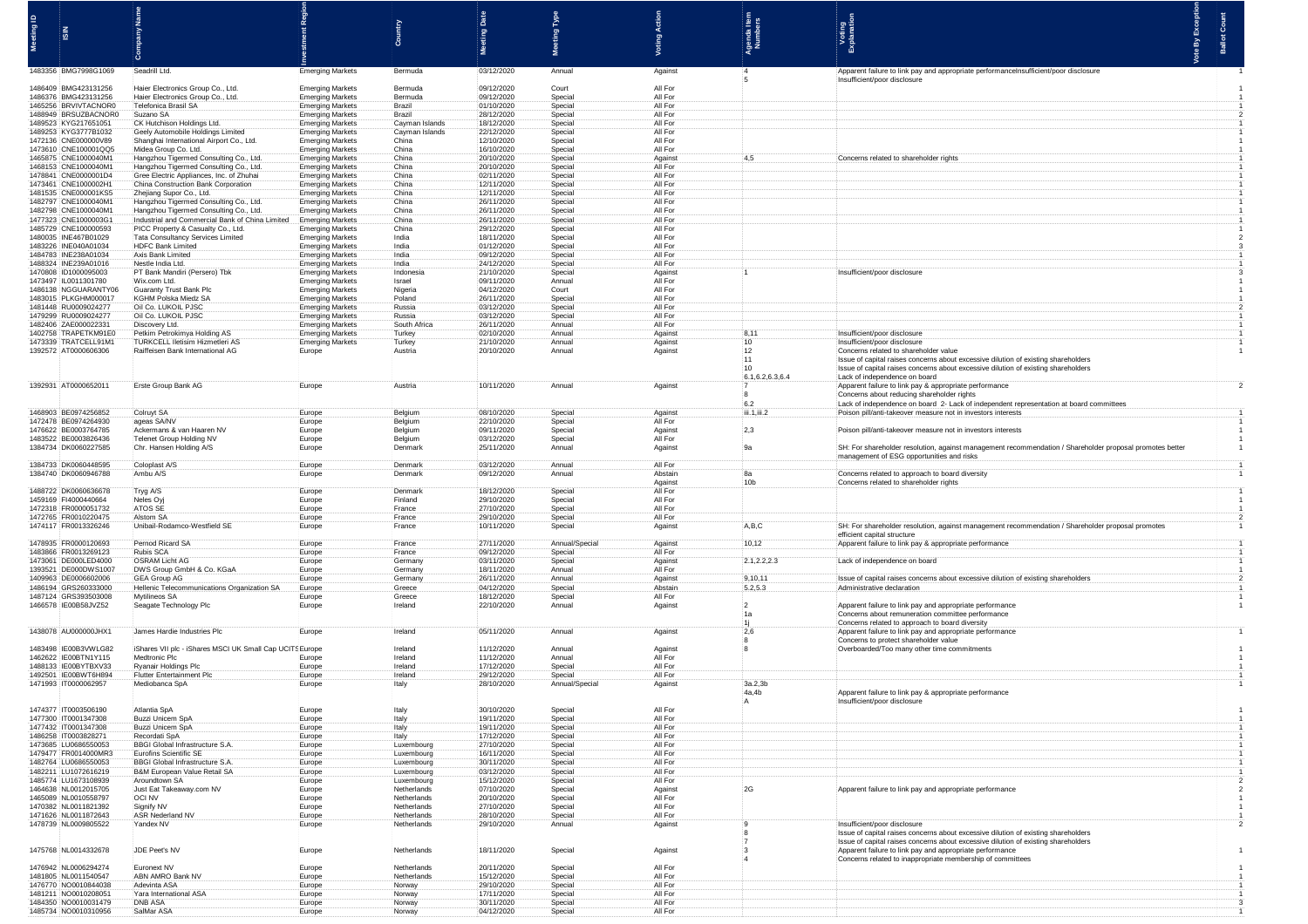|                                              |                                                         |                                |                            | 품                        | P                  |                    |                                      |                                                                                                                                                                                                                                                                                 |            |  |
|----------------------------------------------|---------------------------------------------------------|--------------------------------|----------------------------|--------------------------|--------------------|--------------------|--------------------------------------|---------------------------------------------------------------------------------------------------------------------------------------------------------------------------------------------------------------------------------------------------------------------------------|------------|--|
|                                              |                                                         |                                |                            | leg                      | leg                |                    | genda<br>Numb                        | Voting<br>Explanatio                                                                                                                                                                                                                                                            |            |  |
| 1482559 PTJMT0AE000<br>1468298 ES0171996087  | Jeronimo Martins SGPS SA<br>Grifols SA                  | Europe<br>Europe               | Portuga<br>Spain           | 26/11/2020<br>08/10/2020 | Special<br>Annual  | All For<br>Against | $10 -$                               | Concerns regarding Auditor tenure<br>Insufficient/poor disclosure                                                                                                                                                                                                               |            |  |
| 1472434 ES0113900J37<br>1398629 ES0105046009 | Banco Santander SA<br>Aena S.M.E. SA                    | Europe<br>Europe               | Spain<br>Spain             | 26/10/2020<br>29/10/2020 | Special<br>Annual  | All For<br>Against | 12                                   | SH: For shareholder resolution, against management recommendation / Shareholder proposal promotes better<br>management of ESG opportunities and risks                                                                                                                           |            |  |
| 1481146 ES0113307062                         | Bankia SA                                               | Europe                         | Spain                      | 01/12/2020               | Special            | All For            |                                      | SH: For shareholder resolution, against management recommendation / Shareholder proposal promotes better<br>management of ESG opportunities and risks                                                                                                                           |            |  |
| 1481145 ES0140609019<br>1473001 SE0000113250 | CaixaBank SA<br>Skanska AB                              | Europe<br>Europe               | Spain<br>Sweden            | 02/12/2020<br>22/10/2020 | Special<br>Special | All For<br>All For |                                      |                                                                                                                                                                                                                                                                                 |            |  |
| 1472002 SE0014960373                         | Sweco AB                                                | Europe                         | Sweden                     | 22/10/2020               | Special            | All For            |                                      |                                                                                                                                                                                                                                                                                 |            |  |
| 1472001 SE0001662230<br>1474519 SE0009922164 | Husqvarna AB<br>Essity AB                               | Europe<br>Europe               | Sweden<br>Sweder           | 23/10/2020<br>28/10/2020 | Special<br>Special | All For<br>All For |                                      |                                                                                                                                                                                                                                                                                 |            |  |
| 1473844 SE0000103814<br>1480512 SE000710058  | Electrolux AB<br>Assa Abloy AB                          | Europe                         | Sweden<br>Sweden           | 03/11/2020<br>24/11/2020 | Special<br>Special | Against<br>All For |                                      | Apparent failure to link pay and appropriate performance                                                                                                                                                                                                                        |            |  |
| 1481352 SE0011166610                         | :Atlas Copco AB                                         | Europe<br>Europe               | Sweden                     | 26/11/2020               | Special            | All For            |                                      |                                                                                                                                                                                                                                                                                 |            |  |
| 1481412 SE0011166933<br>1481820 SE0007439112 | Epiroc AB<br>Sinch AB                                   | Europe<br>Europe               | Sweden<br>Sweden           | 27/11/2020<br>27/11/2020 | Special<br>Special | All For<br>Against |                                      | Apparent failure to link pay and appropriate performance                                                                                                                                                                                                                        |            |  |
| 1482926 SE000010369                          | Hexagon AB                                              | Europe                         | Sweden                     | 01/12/2020               | Special            | Against            |                                      | Apparent failure to link pay and appropriate per                                                                                                                                                                                                                                |            |  |
| 1483382 SE0000667925<br>1483693 SE0000163594 | Telia Co. AB<br>Securitas AB                            | Europe<br>Europe               | Sweden<br>Sweder           | 02/12/2020<br>09/12/2020 | Special<br>Snecia  | All For<br>All For |                                      |                                                                                                                                                                                                                                                                                 |            |  |
| 1487839 SE0008321293                         | NIBE Industrier AB                                      | Europe                         | Sweden                     | 16/12/2020               | Special            | All For            |                                      |                                                                                                                                                                                                                                                                                 |            |  |
| 1488699 SE0000379190<br>1474600 CH0102484968 | Castellum AB<br>Julius Baer Gruppe AG                   | Europe<br>Europe               | Sweden<br>Switzerland      | 21/12/2020<br>02/11/2020 | Special<br>Special | All For<br>Against |                                      | Insufficient/poor disclosur                                                                                                                                                                                                                                                     |            |  |
| 1479513 CH0210483332                         | Compagnie Financiere Richemont SA                       | Europe                         | Switzerland                | 17/11/2020               | Special            | Against            |                                      | Insufficient/poor disclosure                                                                                                                                                                                                                                                    |            |  |
| 1459623 CH0244767585<br>1459423 CH0012138530 | UBS Group AG<br>Credit Suisse Group AG                  | Europe<br>Europe               | Switzerland<br>Switzerland | 19/11/2020<br>27/11/2020 | Special<br>Special | Against<br>Against | $\overline{2}$<br>2.2                | Insufficient/poor disclosure<br>Insufficient/poor disclosure                                                                                                                                                                                                                    |            |  |
| 1404244 CH0009002962                         | Barry Callebaut AG                                      | Europe                         | Switzerland                | 09/12/2020               | Annual             | Against            | 1.2                                  | Apparent failure to link pay and appropriate performand                                                                                                                                                                                                                         |            |  |
| 1481601 CA15135U1093                         | Cenovus Energy Inc.                                     | North America                  | Canada                     | 15/12/2020               | Special            | All For            |                                      | Insufficient/poor disclosure                                                                                                                                                                                                                                                    |            |  |
| 1464977 US654894AG96                         | Noble Energy, Inc.                                      | North America                  | <b>USA</b>                 | 02/10/2020               | Special            | Against            |                                      | Apparent failure to link pay & appropriate performance                                                                                                                                                                                                                          |            |  |
| 1468503 US0326541051<br>1468502 US57772K1016 | Analog Devices, Inc.<br>Maxim Integrated Products, Inc. | North America<br>North America | <b>USA</b><br><b>USA</b>   | 08/10/2020<br>08/10/2020 | Special<br>Special | All For<br>All For |                                      |                                                                                                                                                                                                                                                                                 |            |  |
| 1465747 US7427181091                         | The Procter & Gamble Company                            | North America                  | <b>USA</b>                 | 13/10/2020               | Annual             | Against            |                                      | SH: For shareholder resolution, against management recommendation / Shareholder proposal promotes better<br>management of ESG opportunities and risks                                                                                                                           |            |  |
| 1468489 US7043261079                         | Paychex, Inc.                                           | North America                  | <b>USA</b><br><b>USA</b>   | 15/10/2020               | : Annual           | Against            |                                      | Apparent failure to link pay and appropriate performance<br>Concerns related to approach to board diversityConcerns about remuneration comm                                                                                                                                     |            |  |
| 1471023 US92220P1057<br>1471398 US1729081059 | Varian Medical Systems, Inc.<br>Cintas Corporation      | North America<br>North America | <b>USA</b>                 | 15/10/2020<br>27/10/2020 | Special<br>Annual  | Against<br>Against |                                      | Apparent failure to link pay and appropriate performance<br>Apparent failure to link pay & appropriate performance<br>SH: For shareholder resolution, against management recommendation / Shareholder proposal<br>transparency                                                  |            |  |
| 1473902 US7010941042                         | Parker-Hannifin Corporation                             | North America                  | <b>USA</b>                 | 28/10/2020               | Annual             | Against            | : 1f                                 | Apparent failure to link pay and appropriate performance<br>Concerns about remuneration committee performance                                                                                                                                                                   |            |  |
| 1473357 US2220702037<br>1472923 US5128071082 | Coty Inc.<br>Lam Research Corporation                   | North America<br>North America | USA<br><b>USA</b>          | 03/11/2020<br>03/11/2020 | Annual<br>Annual   | Against<br>All For | $-2,4$<br>1.1                        | Apparent failure to link pay and appropriate performance<br>Concerns to protect shareholder valueConcerns about remuneration committee perfor                                                                                                                                   |            |  |
| 1472810 US14149Y1082                         | Cardinal Health, Inc.                                   | North America                  | USA                        | 04/11/2020               | Annual             | Against            | 1a<br>5,6                            | Apparent failure to link pay and appropriate performance<br>Concerns about remuneration committee performance<br>Shareholder proposal promotes appropriate accountability or incentivisation                                                                                    |            |  |
| 1472922 US4824801009                         | <b>KLA Corporation</b>                                  | North America                  | <b>USA</b>                 | 04/11/2020               | Annual             | Against            | $\overline{\mathbf{3}}$<br>1.6<br>:4 | Apparent failure to link pay & appropriate performance<br>Concerns about remuneration committee performance<br>SH: For shareholder resolution, against management recommendation / Shareholder proposal promotes<br>enhanced shareholder rights                                 |            |  |
| 1472182 US68389X1054                         | Oracle Corporation                                      | North America                  | USA                        | 04/11/2020               | Annual             | Against            |                                      | SH: For shareholder resolution, no management recommendation / Shareholder proposal promotes better<br>management of ESG opportunities and risks<br>SH: For shareholder resolution, no management recommendation / Shareholder proposal promotes enhanced<br>shareholder rights |            |  |
| 1473697 US57772K1016<br>1473693 US8760301072 | Maxim Integrated Products, Inc.<br>Tapestry, Inc.       | North America<br>North America | USA<br><b>USA</b>          | 05/11/2020<br>05/11/2020 | Annual<br>Annual   | All For<br>Against | 3,4<br>:1c                           | Apparent failure to link pay and appropriate perform                                                                                                                                                                                                                            |            |  |
| 1473125 US5184391044                         | The Estee Lauder Companies, Inc.                        | North America                  | USA                        | 10/11/2020               | Annual             | All For            |                                      | Concerns about remuneration committee performance                                                                                                                                                                                                                               |            |  |
| 1473344 US0530151036                         | Automatic Data Processing, Inc.                         | North America                  | <b>USA</b>                 | 11/11/2020               | Annual             | Against            |                                      | SH: For shareholder resolution, against management recommendation / Shareholder proposal promotes better<br>management of ESG opportunities and risks                                                                                                                           |            |  |
| 1474380 US12508E1010                         | CDK Global, Inc.                                        | North America                  | <b>USA</b>                 | 12/11/2020               | Annual             | Against            | 11 <sub>b</sub>                      | Apparent failure to link pay and appropriate performance<br>Concerns about remuneration committee performance                                                                                                                                                                   |            |  |
| 1472921 US35137L1052                         | Fox Corporation                                         | North America                  | <b>USA</b>                 | 12/11/2020               | Annual             | Against            | $\ddot{\mathbf{3}}$                  | Apparent failure to link pay and appropriate performance<br>Concerns about remuneration committee performance                                                                                                                                                                   |            |  |
|                                              |                                                         |                                |                            |                          |                    |                    | 1g                                   | Concerns to protect shareholder valueConcerns related to approach to board diversity                                                                                                                                                                                            |            |  |
| 1475700 US1344291091                         | Campbell Soup Company                                   | North America                  | USA                        | 18/11/2020               | Annual             | Against            | $\ddot{3}$<br>.1.8                   | Apparent failure to link pay and appropriate performance<br>Concerns about remuneration committee performance                                                                                                                                                                   |            |  |
| 1475934 US65249B1098                         | News Corporation                                        | North America                  | <b>USA</b>                 | 18/11/2020               | Annual             | Against            | 1e                                   | Poison pill/anti-takeover measure not in investors interestsConcerns to protect shareholder value                                                                                                                                                                               |            |  |
| 1476242 US1890541097                         | The Clorox Company                                      | North America                  | <b>USA</b>                 | 18/11/2020               | Annual             | Against            |                                      | Shareholder proposal promotes better management of SEE opportunities and risks<br>Apparent failure to link pay and appropriate performance                                                                                                                                      |            |  |
| 1475980 US9581021055                         |                                                         |                                |                            |                          |                    |                    | 1.4                                  | Concerns about remuneration committee performance                                                                                                                                                                                                                               |            |  |
|                                              | Western Digital Corporation                             | North America                  | <b>USA</b>                 | 18/11/2020               | Annual             | Against            | $\cdot$<br>:1b                       | Apparent failure to link pay and appropriate performance<br>Concerns about remuneration committee performance                                                                                                                                                                   |            |  |
| 1476236 US11133T1034<br>1476238 US7611521078 | Broadridge Financial Solutions, Inc<br>ResMed Inc.      | North America<br>North America | <b>USA</b><br><b>USA</b>   | 19/11/2020<br>19/11/2020 | Annual<br>Annual   | All For<br>Against |                                      | Apparent failure to link pay and appropriate performan                                                                                                                                                                                                                          |            |  |
| 1476576 US8718291078                         | Sysco Corporation                                       | North America                  | <b>USA</b>                 | 20/11/2020               | Annual             | Against            | $\mathbf{12}$                        | Apparent failure to link pay & appropriate performance                                                                                                                                                                                                                          |            |  |
|                                              |                                                         |                                |                            |                          |                    |                    | 1 <sub>b</sub><br>1d                 | Concerns about remuneration committee performance<br>Concerns related to approach to board diversity                                                                                                                                                                            |            |  |
| 1479998 US5949181045                         | Microsoft Corporation                                   | North America                  | <b>USA</b>                 | 02/12/2020               | Annual             | Against            | $\overline{2}$<br>1.5                | Apparent failure to link pay & appropriate performance<br>Concerns about remuneration committee performance<br>SH: For shareholder resolution, against management recommendation / Shareholder proposal promotes better                                                         |            |  |
| 1480407 US91879Q1094                         | Vail Resorts, Inc.                                      | North America                  | :USA                       | 03/12/2020               | Annual             | Against            | $\overline{\mathbf{3}}$              | management of ESG opportunities and risks<br>Apparent failure to link pay and appropriate performance                                                                                                                                                                           |            |  |
| 1483411 US2172041061                         | Copart, Inc.                                            | North America                  | <b>USA</b>                 | 04/12/2020               | Annual             | Against            | .1a<br>$\overline{2}$                | Concerns about remuneration committee performance<br>Apparent failure to link pay & appropriate performance                                                                                                                                                                     |            |  |
|                                              |                                                         |                                |                            |                          |                    |                    | 1.5<br>$-1.8$                        | Concerns about remuneration committee performance<br>Concerns related to approach to board diversity                                                                                                                                                                            |            |  |
| 1480253 US6974351057<br>1480563 US17275R1023 | Palo Alto Networks, In<br>Cisco Systems, Inc.           | North America<br>North America | <b>USA</b><br><b>USA</b>   | 09/12/2020<br>10/12/2020 | Annual<br>Annual   | Against<br>Against |                                      | Apparent failure to link pay & appropriate performance<br>SH: For shareholder resolution, against management recommendation / Shareholder proposal promotes                                                                                                                     | 1a, 1b, 1c |  |
|                                              |                                                         |                                |                            |                          |                    |                    |                                      | appropriate accountability or incentivisation                                                                                                                                                                                                                                   |            |  |
| 1483252 US5303073051<br>1481540 US0533321024 | Liberty Broadband Corp.<br>AutoZone, Inc.               | North America<br>North America | <b>USA</b><br><b>USA</b>   | 15/12/2020<br>16/12/2020 | Special<br>Annual  | All For<br>Against | 1.8                                  | Apparent failure to link pay and appropriate performan<br>Concerns about remuneration committee performance                                                                                                                                                                     |            |  |
|                                              |                                                         |                                |                            |                          |                    |                    |                                      |                                                                                                                                                                                                                                                                                 |            |  |